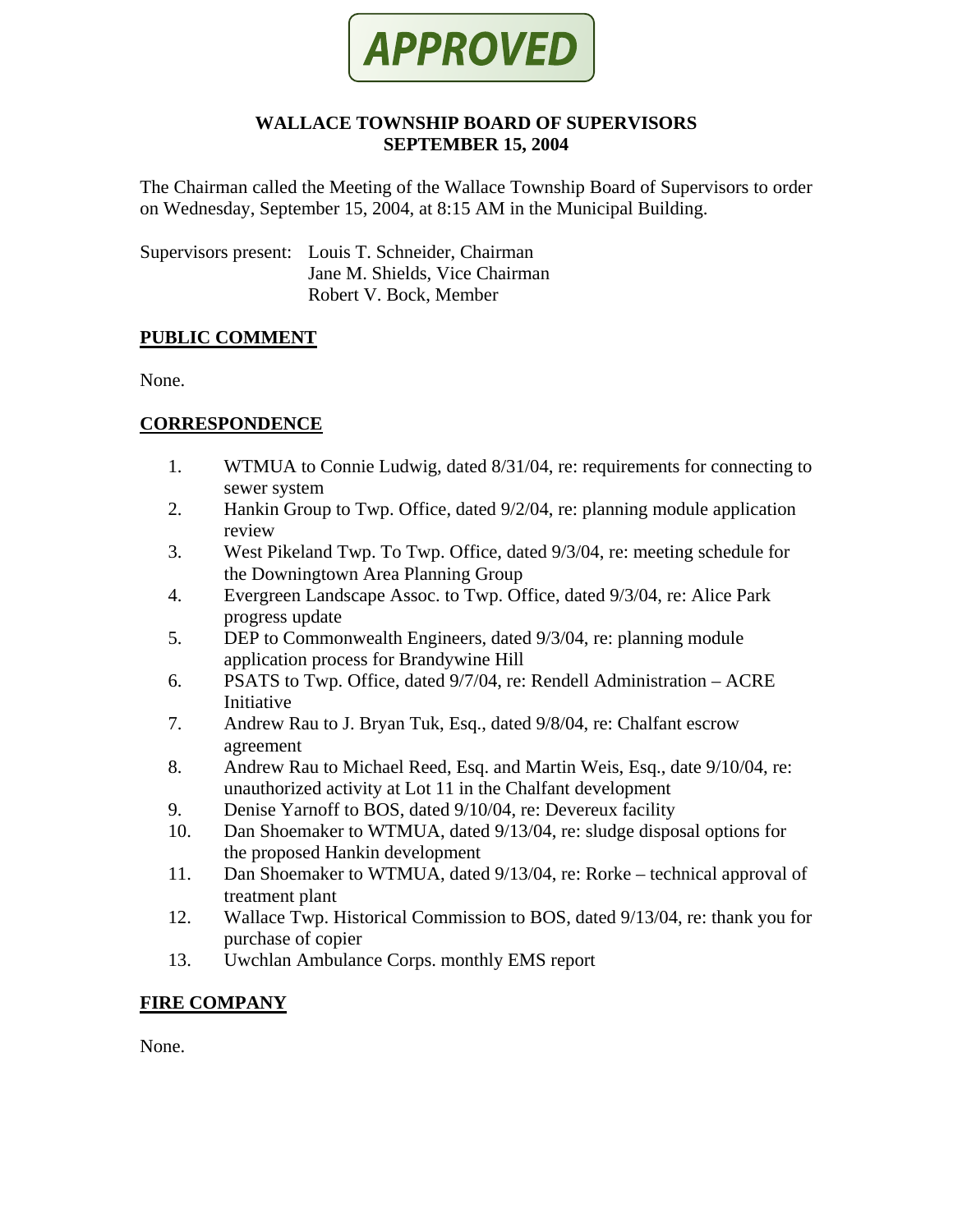#### **SEPTEMBER 15, 2004 PAGE 2**

### **ROAD REPORT**

Road report for the month of August: 893.5 miles driven, 37.4 hours on the equipment meters, and 448 man-hours logged.

Performed normal road inspections and trash cleanup on Monday mornings. Blacktopped some areas on Marshall, Highspire and Indiantown Roads. Crack sealed all patch joints on Greenpond Lane. Weeded at all intersections. Installed indoor/outdoor carpet in the bathroom at the old building. Had to replace a leaking pipe so carpet and floor had to be pulled up. Had a new heater installed in the shop and will be installing new gas tanks outside the building. Performed routine maintenance on equipment.

#### **PLANNING COMMISSION**

Skip McGrew reported that the applicant for the Brandywine Hill subdivision was not present. Due to the fact that the time limit for review of this plan is about to expire and the applicant's extension has not be received, Planning Commission recommend denial of this application on grounds listed in the Township Engineer's letter of August 10, 2004, unless an extension is received.

A new sketch plan was presented to the Planning Commission by Mr. Ryan Rhode and Ms. Deborah Roesner of Witman Engineers appeared representing the applicant. This sketch plan is referred to as the Wooldridge Sketch plan and is located on Indiantown Road at the intersection with Springton Road. The applicant intends to purchase the adjacent property to the north bringing the total tract to just under 23 acres. A preliminary evaluation shows considerable wetland and steep slope present near the intersection. Mr. Ryan was advised that the site contains environmentally sensitive areas including the north branch of Indian Run creek and it was suggested that he prepare a complete resource inventory plan.

Jim Baker of Black Dog Associates attended the Planning Commission meeting representing the applicant for the Louderback sketch plan. He proposed a two lot subdivision of a five acre property at 241 Fairview Road. The sketch provided a preliminary resource inventory. It suggested that a tier III subdivision was possible, but only if the 100' perimeter track setback is waived. The Planning Commission will walk the property on Saturday, September  $18<sup>th</sup>$  at 9:00am to determine whether a waiver could be recommended.

Mr. Baker believes that the second house site would be located near the first on a new lot of one acre or more. The greenway of about 2.5 acres would be at the rear of the tract and landlocked. However, adjacent property owner Dorothy Kirk would be interested in acquiring the greenway lands to increase her holdings and qualify for Act 319.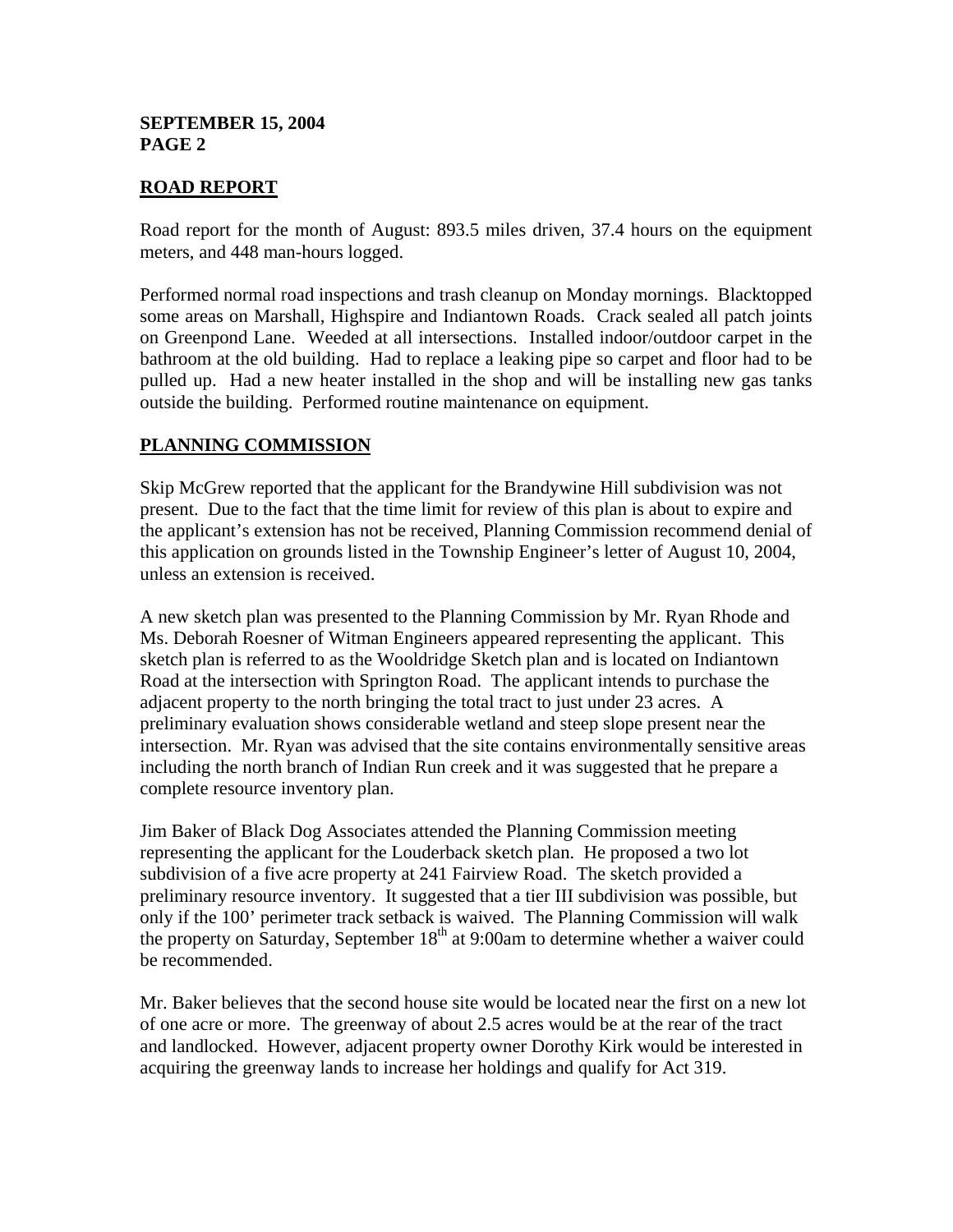### **SEPTEMBER 15, 2004 PAGE 3**

Mr. Baker was advised that he would receive further guidance at the next Planning Commission meeting and that further design work should await that discussion.

The Planning Commission agreed that the recommended changes forwarded by the solicitor should be incorporated into the draft reprint and the Planning Commission would recommend that the revised draft should be forwarded to the Chester County Planning Commission for comment.

# **SUBDIVISIONS**

- 1. #04-1 Old Orchard Estates
- 2. #04-2 Edgemoor Run (Bernard) Reaffirmation of plan approval
- 3. #03-4 Brandywine Hill (Wheeler)

### **OLD BUSINESS**

Mr. Schneider provided a brief update on the Elverson Ambulance issues. He stated that Uwchlan has agreed to pick up 4 of the 6 territories that were dropped by Brandywine. The issue being discussed now is how the paid employees will be handled. There is thought that Elverson would continue to maintain the ambulances but that all of the paid employees would be run from Uwchlan. Uwchlan has stated that they could carry the same services that were provided by Brandywine at the same cost.

#### **NEW BUSINESS**

Nate Bair was present to discuss water runoff issues that he is having. He stated that since the neighbors have done some work to their property, he has been receiving large amounts of water. The first time the runoff went into his pool and the second time it contaminated his well. He stated that Tim Wloczewski was out there and looked at the site and did provide some measures to prevent further runoff. The neighbors have also hired an engineer who looked at the property and stated that they felt the measures taken were enough to solve the problem. Mr. Bair stated that he feels the work done will not solve the problem and he will have more issues if and when we get more heavy rains. Mr. Wloczewski was present and stated that he had indeed be at the site and he feels that the township has done all they can and that it is now a private matter between property owners. The Board agreed to have the township engineer look at the letter provided by the homeowners engineer and to visit the site and make their recommendations. If they feel that the work already completed is significant and no further runoff will occur, the township will have to follow these recommendations